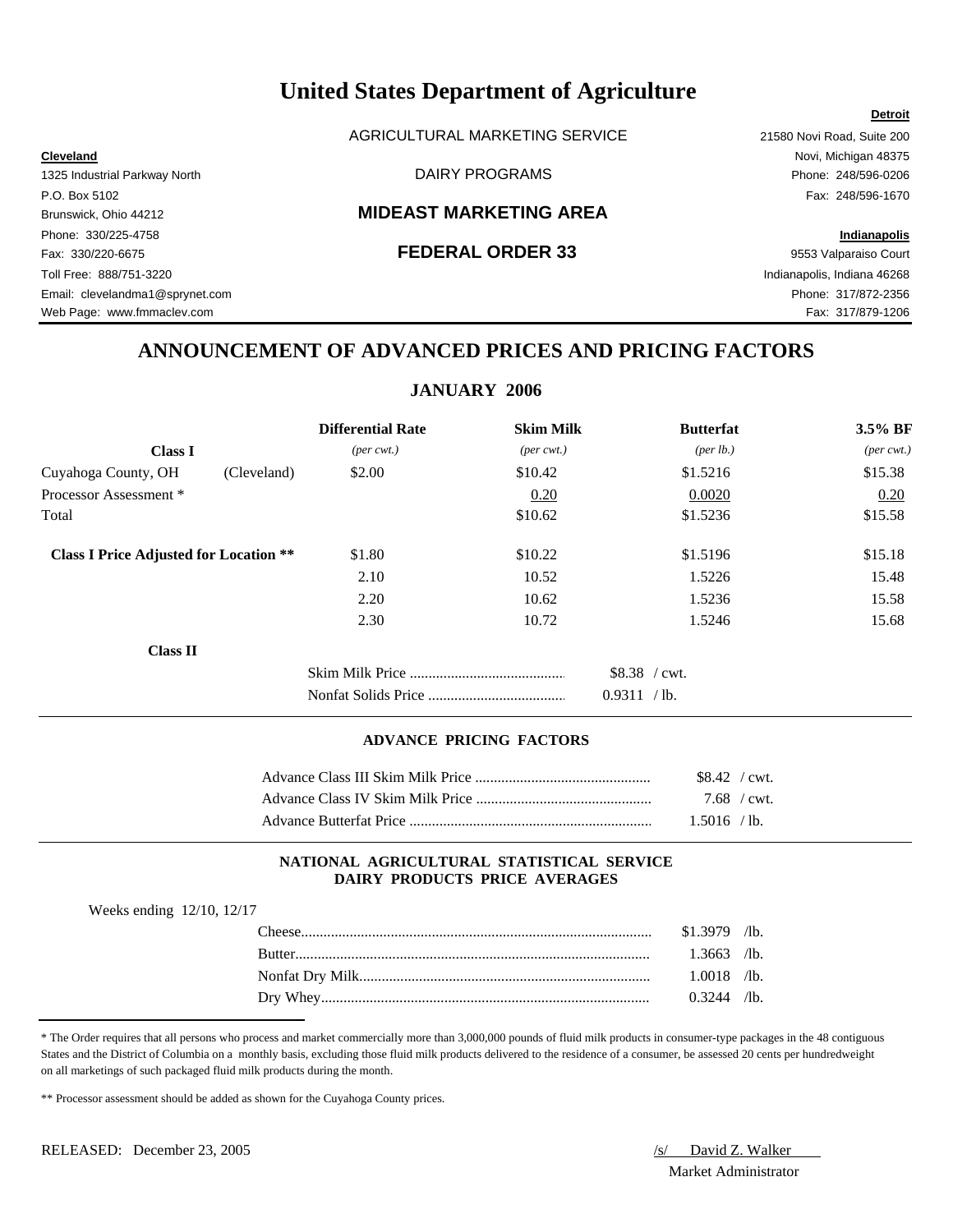AGRICULTURAL MARKETING SERVICE 21580 Novi Road, Suite 200

# Brunswick, Ohio 44212 **MIDEAST MARKETING AREA**

Fax: 330/220-6675 **FEDERAL ORDER 33** 9553 Valparaiso Court Toll Free: 888/751-3220 Indianapolis, Indiana 46268 Email: clevelandma1@sprynet.com Phone: 317/872-2356 Web Page: www.fmmaclev.com Fax: 317/879-1206

**Cleveland** Novi, Michigan 48375 1325 Industrial Parkway North DAIRY PROGRAMS Phone: 248/596-0206 P.O. Box 5102 Fax: 248/596-1670

**Detroit**

# Phone: 330/225-4758 **Indianapolis**

# **ANNOUNCEMENT OF ADVANCED PRICES AND PRICING FACTORS**

# **FEBRUARY 2006**

|                                               |             | <b>Differential Rate</b>    | <b>Skim Milk</b>            | <b>Butterfat</b>                  | 3.5% BF                     |
|-----------------------------------------------|-------------|-----------------------------|-----------------------------|-----------------------------------|-----------------------------|
| <b>Class I</b>                                |             | $(\text{per} \text{ cwt.})$ | $(\text{per} \text{ cwt.})$ | ${\rm (per \, lb.)}$              | $(\text{per} \text{ cwt.})$ |
| Cuyahoga County, OH                           | (Cleveland) | \$2.00                      | \$10.51                     | \$1.4971                          | \$15.38                     |
| Processor Assessment *                        |             |                             | 0.20                        | 0.0020                            | 0.20                        |
| Total                                         |             |                             | \$10.71                     | \$1.4991                          | \$15.58                     |
| <b>Class I Price Adjusted for Location **</b> |             | \$1.80                      | \$10.31                     | \$1.4951                          | \$15.18                     |
|                                               |             | 2.10                        | 10.61                       | 1.4981                            | 15.48                       |
|                                               |             | 2.20                        | 10.71                       | 1.4991                            | 15.58                       |
|                                               |             | 2.30                        | 10.81                       | 1.5001                            | 15.68                       |
| <b>Class II</b>                               |             |                             |                             |                                   |                             |
|                                               |             |                             |                             | $$8.17$ / cwt.<br>0.9078<br>/ lb. |                             |

### **ADVANCE PRICING FACTORS**

| \$8.51 / cwt. |  |
|---------------|--|
| 7.47 / cwt.   |  |
| 1.4771 / lb.  |  |

### **NATIONAL AGRICULTURAL STATISTICAL SERVICE DAIRY PRODUCTS PRICE AVERAGES**

| Weeks ending $1/7$ , $1/14$ |  |
|-----------------------------|--|
|                             |  |

| `heese      | \$1.3895 | $\sqrt{1}$ b. |
|-------------|----------|---------------|
| Rutter      | 3459     | $\sqrt{1}$ b. |
|             | 0.9782   | $\sqrt{1}$ b. |
| Whey<br>Drv | በ 3394   | $\sqrt{1}$ b. |

\* The Order requires that all persons who process and market commercially more than 3,000,000 pounds of fluid milk products in consumer-type packages in the 48 contiguous States and the District of Columbia on a monthly basis, excluding those fluid milk products delivered to the residence of a consumer, be assessed 20 cents per hundredweight on all marketings of such packaged fluid milk products during the month.

\*\* Processor assessment should be added as shown for the Cuyahoga County prices.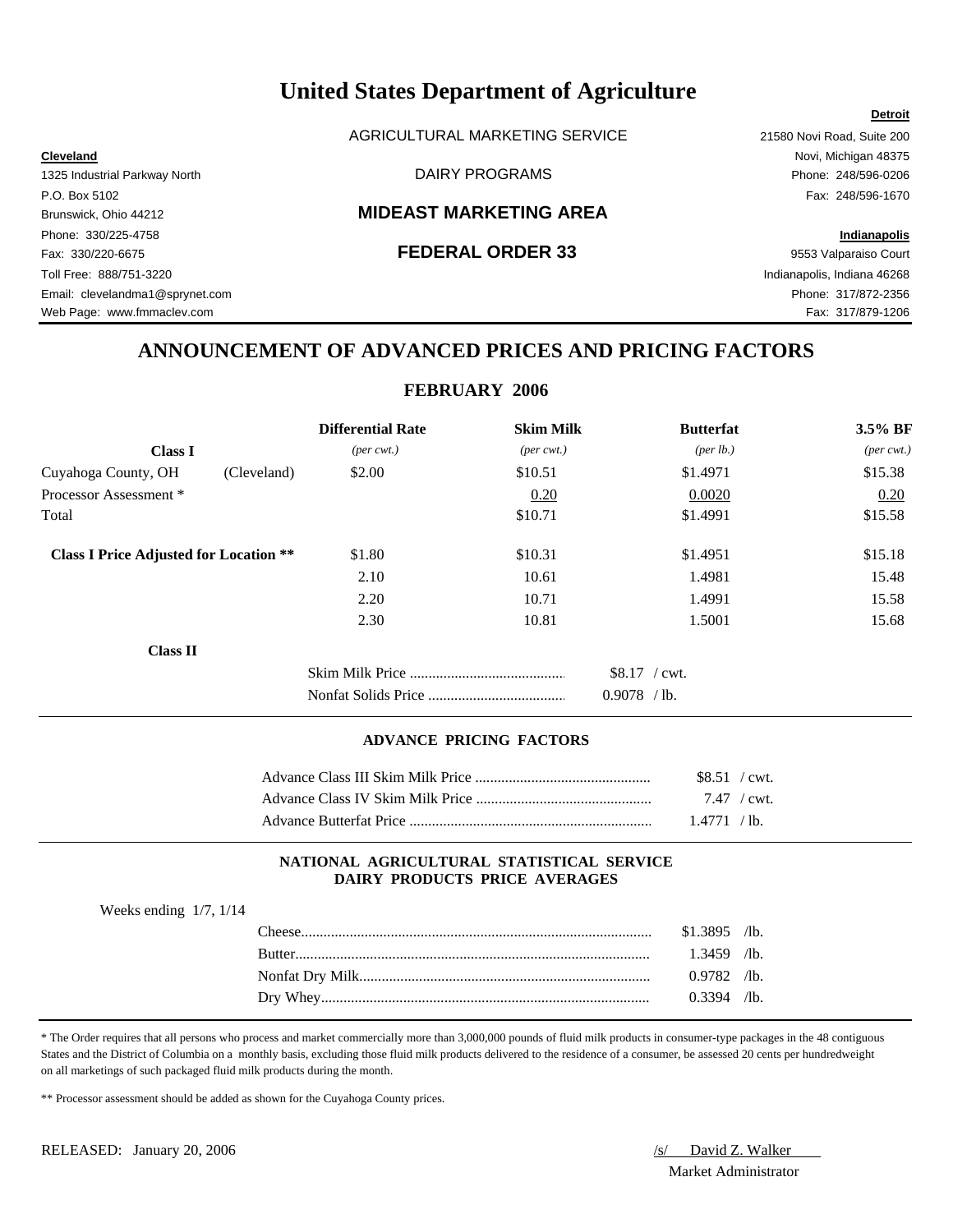AGRICULTURAL MARKETING SERVICE 21580 Novi Road, Suite 200

### Brunswick, Ohio 44212 **MIDEAST MARKETING AREA**

Phone: 330/225-4758 **Indianapolis** Fax: 330/220-6675 **FEDERAL ORDER 33** 9553 Valparaiso Court Toll Free: 888/751-3220 Indianapolis, Indiana 46268 Email: clevelandma1@sprynet.com Phone: 317/872-2356 Web Page: www.fmmaclev.com example of the example of the example of the example of the example of the example of the example of the example of the example of the example of the example of the example of the example of the

**Cleveland** Novi, Michigan 48375 1325 Industrial Parkway North DAIRY PROGRAMS Phone: 248/596-0206 P.O. Box 5102 Fax: 248/596-1670

**Detroit**

# **ANNOUNCEMENT OF ADVANCED PRICES AND PRICING FACTORS**

# **MARCH 2006**

|                                               | <b>Differential Rate</b>    | <b>Skim Milk</b>            | <b>Butterfat</b>     | 3.5% BF                     |
|-----------------------------------------------|-----------------------------|-----------------------------|----------------------|-----------------------------|
| <b>Class I</b>                                | $(\text{per} \text{ cwt.})$ | $(\text{per} \text{ cwt.})$ | ${\rm (per \, lb.)}$ | $(\text{per} \text{ cwt.})$ |
| Cuyahoga County, OH<br>(Cleveland)            | \$2.00                      | \$9.95                      | \$1.3968             | \$14.49                     |
| Processor Assessment *                        |                             | 0.20                        | 0.0020               | 0.20                        |
| Total                                         |                             | \$10.15                     | \$1.3988             | \$14.69                     |
| <b>Class I Price Adjusted for Location **</b> | \$1.80                      | \$9.75                      | \$1.3948             | \$14.29                     |
|                                               | 2.10                        | 10.05                       | 1.3978               | 14.59                       |
|                                               | 2.20                        | 10.15                       | 1.3988               | 14.69                       |
|                                               | 2.30                        | 10.25                       | 1.3998               | 14.79                       |
| <b>Class II</b>                               |                             |                             |                      |                             |
|                                               |                             |                             | $$7.52$ / cwt.       |                             |
|                                               |                             |                             | 0.8356<br>$/1b$ .    |                             |

### **ADVANCE PRICING FACTORS**

| $$7.95$ / cwt.        |  |
|-----------------------|--|
| $6.82 / \text{cwt}$ . |  |
| $1.3768$ /lb.         |  |

### **NATIONAL AGRICULTURAL STATISTICAL SERVICE DAIRY PRODUCTS PRICE AVERAGES**

Weeks ending 2/4, 2/11

| $The \epsilon$ | \$1.2923 | $\sqrt{1}$ b. |
|----------------|----------|---------------|
| Rutter         | 2623     | $\sqrt{1}$ b. |
|                | 0.9053   | $\sqrt{1}$ b. |
| Dry Whey.      | 0.3532   | $\sqrt{1}$ b. |

\* The Order requires that all persons who process and market commercially more than 3,000,000 pounds of fluid milk products in consumer-type packages in the 48 contiguous States and the District of Columbia on a monthly basis, excluding those fluid milk products delivered to the residence of a consumer, be assessed 20 cents per hundredweight on all marketings of such packaged fluid milk products during the month.

\*\* Processor assessment should be added as shown for the Cuyahoga County prices.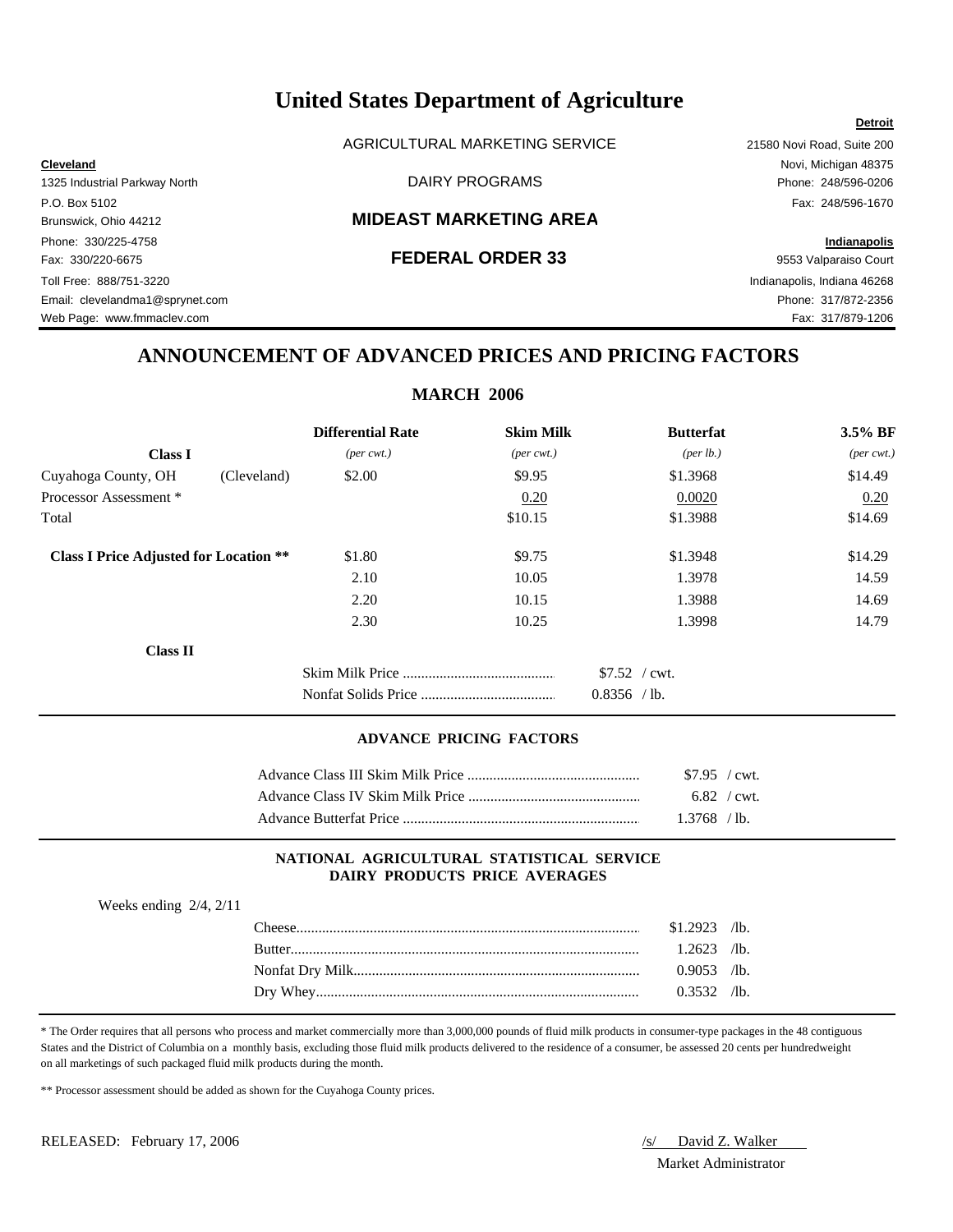AGRICULTURAL MARKETING SERVICE 21580 Novi Road, Suite 200

## Brunswick, Ohio 44212 **MIDEAST MARKETING AREA**

Phone: 330/225-4758 **Indianapolis** Fax: 330/220-6675 **FEDERAL ORDER 33** 9553 Valparaiso Court Toll Free: 888/751-3220 Indianapolis, Indiana 46268 Email: clevelandma1@sprynet.com Phone: 317/872-2356 Web Page: www.fmmaclev.com example of the example of the example of the example of the example of the example of the example of the example of the example of the example of the example of the example of the example of the

# **Cleveland** Novi, Michigan 48375 1325 Industrial Parkway North DAIRY PROGRAMS Phone: 248/596-0206 P.O. Box 5102 Fax: 248/596-1670

**Detroit**

# **ANNOUNCEMENT OF ADVANCED PRICES AND PRICING FACTORS**

## **APRIL 2006**

|                                               | <b>Differential Rate</b>    | <b>Skim Milk</b>            | <b>Butterfat</b>   | $3.5\%$ BF                  |
|-----------------------------------------------|-----------------------------|-----------------------------|--------------------|-----------------------------|
| <b>Class I</b>                                | $(\text{per} \text{ cwt.})$ | $(\text{per} \text{ cwt.})$ | $(\text{per lb.})$ | $(\text{per} \text{ cwt.})$ |
| Cuyahoga County, OH<br>(Cleveland)            | \$2.00                      | \$9.02                      | \$1.2915           | \$13.22                     |
| Processor Assessment *                        |                             | 0.20                        | 0.0020             | 0.20                        |
| Total                                         |                             | \$9.22                      | \$1.2935           | \$13.42                     |
| <b>Class I Price Adjusted for Location **</b> | \$1.80                      | \$8.82                      | \$1.2895           | \$13.02                     |
|                                               | 2.10                        | 9.12                        | 1.2925             | 13.32                       |
|                                               | 2.20                        | 9.22                        | 1.2935             | 13.42                       |
|                                               | 2.30                        | 9.32                        | 1.2945             | 13.52                       |
| <b>Class II</b>                               |                             |                             |                    |                             |
|                                               |                             |                             | $$7.28$ / cwt.     |                             |
|                                               |                             |                             | 0.8089<br>$/1b$ .  |                             |

### **ADVANCE PRICING FACTORS**

| $$7.02$ / cwt. |  |
|----------------|--|
| 6.58 / cwt.    |  |
| 1.2715 / lb.   |  |

# **NATIONAL AGRICULTURAL STATISTICAL SERVICE DAIRY PRODUCTS PRICE AVERAGES**

Weeks ending 3/4, 3/11

| `heese           | .1686  | $\sqrt{1}$ b. |
|------------------|--------|---------------|
| <b>Butter</b>    | 746    | /lb.          |
| Nonfat Dry Milk. | 0.8789 | $\sqrt{1}$ b. |
| Dry Whey         | 0.3478 | $\sqrt{1}$ b. |

\* The Order requires that all persons who process and market commercially more than 3,000,000 pounds of fluid milk products in consumer-type packages in the 48 contiguous States and the District of Columbia on a monthly basis, excluding those fluid milk products delivered to the residence of a consumer, be assessed 20 cents per hundredweight on all marketings of such packaged fluid milk products during the month.

\*\* Processor assessment should be added as shown for the Cuyahoga County prices.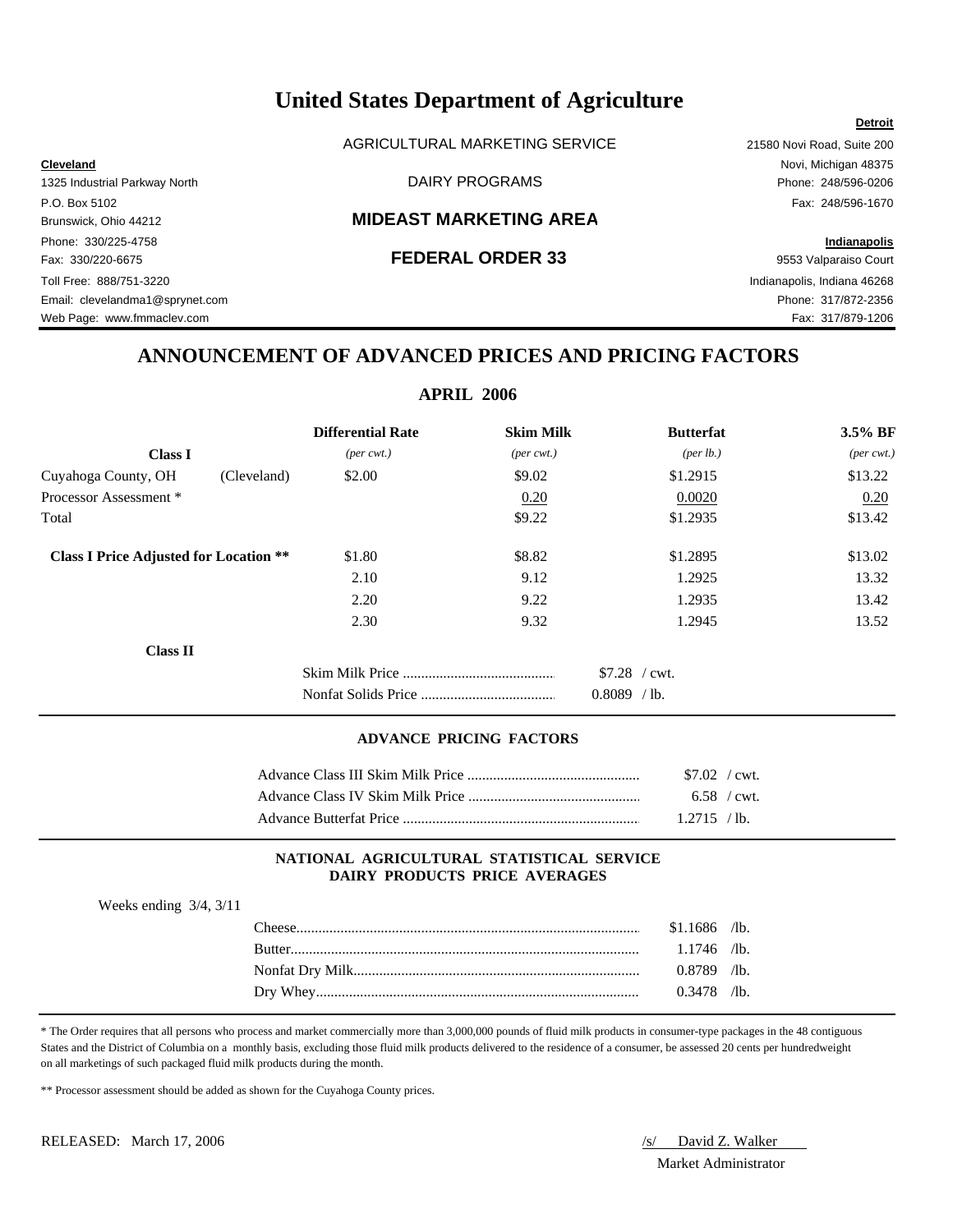AGRICULTURAL MARKETING SERVICE 21580 Novi Road, Suite 200

# Brunswick, Ohio 44212 **MIDEAST MARKETING AREA**

Fax: 330/220-6675 **FEDERAL ORDER 33** 9553 Valparaiso Court Toll Free: 888/751-3220 Indianapolis, Indiana 46268 Email: clevelandma1@sprynet.com Phone: 317/872-2356 Web Page: www.fmmaclev.com **Fax: 317/879-1206** 

**Cleveland** Novi, Michigan 48375 1325 Industrial Parkway North DAIRY PROGRAMS Phone: 248/596-0206 P.O. Box 5102 Fax: 248/596-1670

**Detroit**

# Phone: 330/225-4758 **Indianapolis**

# **ANNOUNCEMENT OF ADVANCED PRICES AND PRICING FACTORS**

# **MAY 2006**

|                                               |             | <b>Differential Rate</b>    | <b>Skim Milk</b>            | <b>Butterfat</b>                    | 3.5% BF                     |
|-----------------------------------------------|-------------|-----------------------------|-----------------------------|-------------------------------------|-----------------------------|
| <b>Class I</b>                                |             | $(\text{per} \text{ cwt.})$ | $(\text{per} \text{ cwt.})$ | (per lb.)                           | $(\text{per} \text{ cwt.})$ |
| Cuyahoga County, OH                           | (Cleveland) | \$2.00                      | \$8.90                      | \$1.2531                            | \$12.97                     |
| Processor Assessment *                        |             |                             | 0.20                        | 0.0020                              | 0.20                        |
| Total                                         |             |                             | \$9.10                      | \$1.2551                            | \$13.17                     |
| <b>Class I Price Adjusted for Location **</b> |             | \$1.80                      | \$8.70                      | \$1.2511                            | \$12.77                     |
|                                               |             | 2.10                        | 9.00                        | 1.2541                              | 13.07                       |
|                                               |             | 2.20                        | 9.10                        | 1.2551                              | 13.17                       |
|                                               |             | 2.30                        | 9.20                        | 1.2561                              | 13.27                       |
| <b>Class II</b>                               |             |                             |                             |                                     |                             |
|                                               |             |                             |                             | $$6.94$ / cwt.<br>0.7711<br>$/$ lb. |                             |

### **ADVANCE PRICING FACTORS**

| $$6.90$ / cwt. |  |
|----------------|--|
| $6.24$ / cwt.  |  |
| 1.2331 / lb.   |  |

### **NATIONAL AGRICULTURAL STATISTICAL SERVICE DAIRY PRODUCTS PRICE AVERAGES**

| Weeks ending $4/8$ , $4/15$ |  |
|-----------------------------|--|
|                             |  |

| `heese    | .1698<br>-81 | $\sqrt{1}$    |
|-----------|--------------|---------------|
| Rutter    | .1426        | $\sqrt{1}$ b. |
|           | 0.8400       | $\sqrt{1}$ b. |
| Dry Whey. | 0.3056       | $\sqrt{1}$    |

\* The Order requires that all persons who process and market commercially more than 3,000,000 pounds of fluid milk products in consumer-type packages in the 48 contiguous States and the District of Columbia on a monthly basis, excluding those fluid milk products delivered to the residence of a consumer, be assessed 20 cents per hundredweight on all marketings of such packaged fluid milk products during the month.

\*\* Processor assessment should be added as shown for the Cuyahoga County prices.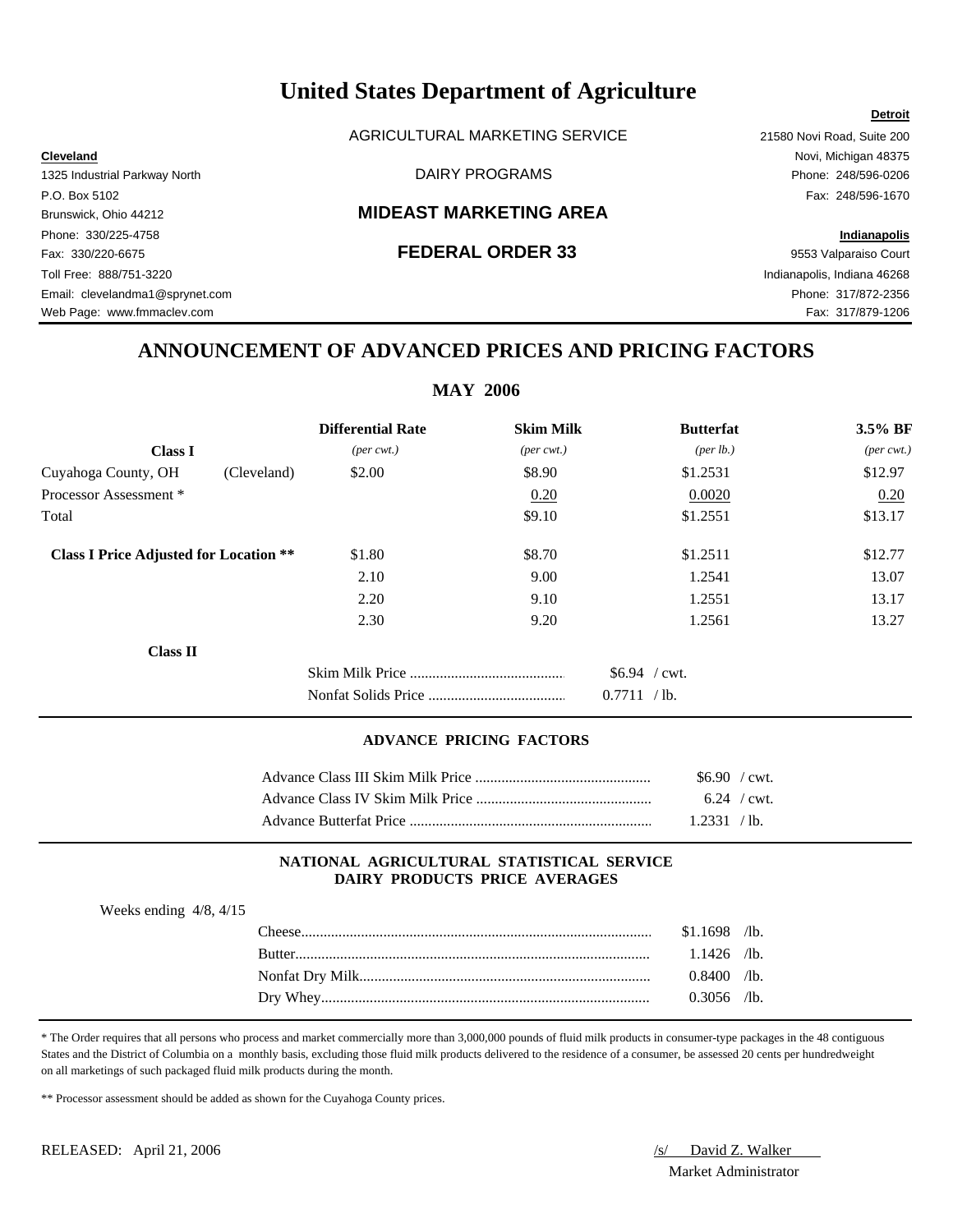AGRICULTURAL MARKETING SERVICE 21580 Novi Road, Suite 200

**Cleveland** Novi, Michigan 48375 1325 Industrial Parkway North DAIRY PROGRAMS Phone: 248/596-0206

# Brunswick, Ohio 44212 **MIDEAST MARKETING AREA**

Fax: 330/220-6675 **FEDERAL ORDER 33** 9553 Valparaiso Court Toll Free: 888/751-3220 Indianapolis, Indiana 46268 Email: clevelandma1@sprynet.com Phone: 317/872-2356 Web Page: www.fmmaclev.com **Fax: 317/879-1206** 

P.O. Box 5102 Fax: 248/596-1670 Phone: 330/225-4758 **Indianapolis**

**ANNOUNCEMENT OF ADVANCED PRICES AND PRICING FACTORS**

# **JUNE 2006**

|                                               | <b>Differential Rate</b>    | <b>Skim Milk</b>            | <b>Butterfat</b>                  | 3.5% BF                     |
|-----------------------------------------------|-----------------------------|-----------------------------|-----------------------------------|-----------------------------|
| <b>Class I</b>                                | $(\text{per} \text{ cwt.})$ | $(\text{per} \text{ cwt.})$ | (per lb.)                         | $(\text{per} \text{ cwt.})$ |
| Cuyahoga County, OH<br>(Cleveland)            | \$2.00                      | \$8.57                      | \$1.2810                          | \$12.75                     |
| Processor Assessment *                        |                             | 0.20                        | 0.0020                            | 0.20                        |
| Total                                         |                             | \$8.77                      | \$1.2830                          | \$12.95                     |
| <b>Class I Price Adjusted for Location **</b> | \$1.80                      | \$8.37                      | \$1.2790                          | \$12.55                     |
|                                               | 2.10                        | 8.67                        | 1.2820                            | 12.85                       |
|                                               | 2.20                        | 8.77                        | 1.2830                            | 12.95                       |
|                                               | 2.30                        | 8.87                        | 1.2840                            | 13.05                       |
| Class II                                      |                             |                             |                                   |                             |
|                                               |                             |                             | $$6.86$ / cwt.<br>0.7622<br>/ lb. |                             |

# **ADVANCE PRICING FACTORS**

| $$6.57$ / cwt. |  |
|----------------|--|
| $6.16$ / cwt.  |  |
| 1.2610 / lb.   |  |

Dry Whey....................................................................................................................................................................... 0.2811 /lb.

### **NATIONAL AGRICULTURAL STATISTICAL SERVICE DAIRY PRODUCTS PRICE AVERAGES**

| Weeks ending $5/6$ , $5/13$ |               |              |               |
|-----------------------------|---------------|--------------|---------------|
|                             | `heese        | \$1.1602     | $\sqrt{1}$ b. |
|                             | <b>Butter</b> | $.1658$ /lb. |               |
|                             |               | 0.8309       | $\sqrt{1}$ b. |

\* The Order requires that all persons who process and market commercially more than 3,000,000 pounds of fluid milk products in consumer-type packages in the 48 contiguous States and the District of Columbia on a monthly basis, excluding those fluid milk products delivered to the residence of a consumer, be assessed 20 cents per hundredweight on all marketings of such packaged fluid milk products during the month.

\*\* Processor assessment should be added as shown for the Cuyahoga County prices.

Market Administrator

### **Detroit**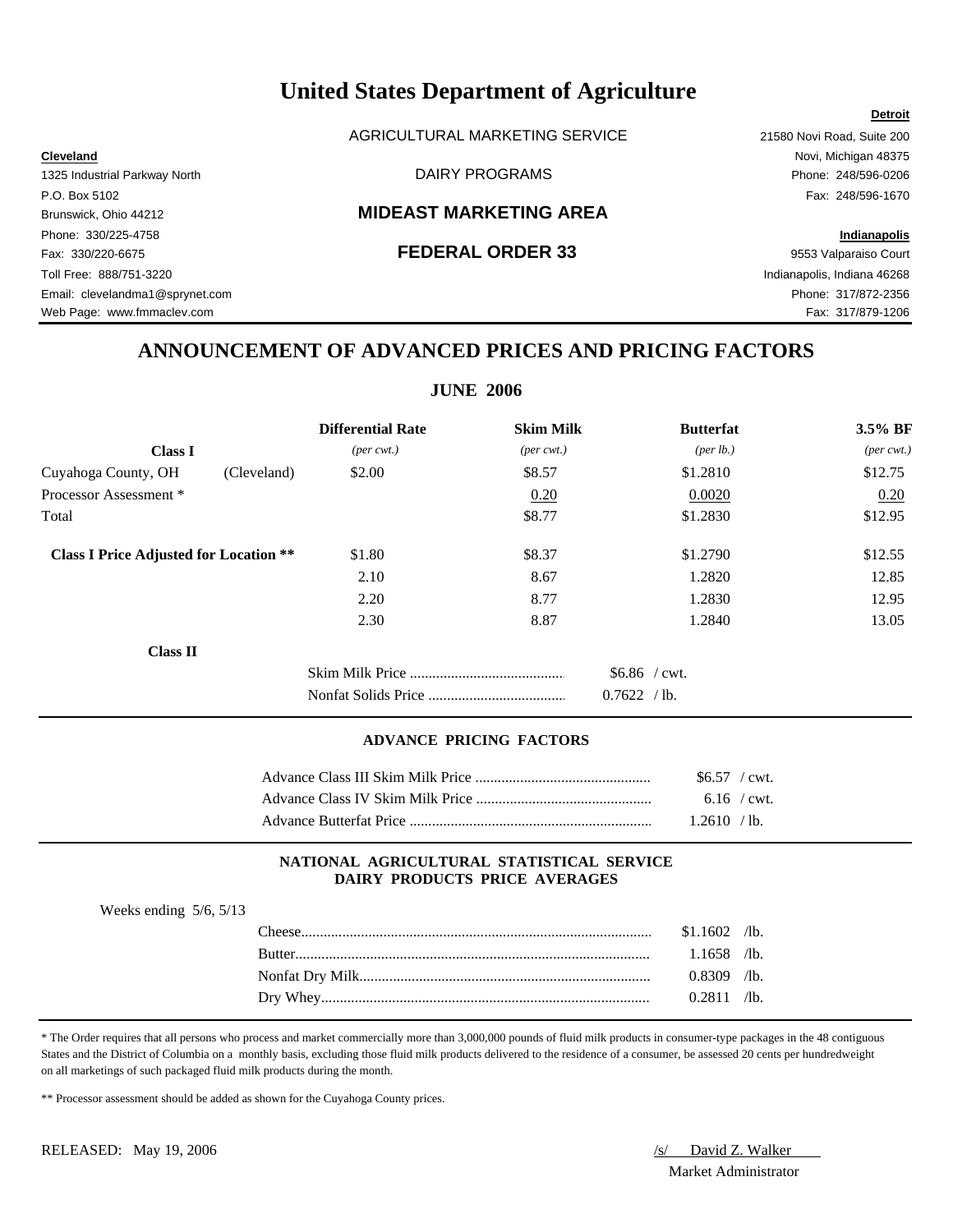AGRICULTURAL MARKETING SERVICE 21580 Novi Road, Suite 200

**Cleveland** Novi, Michigan 48375 1325 Industrial Parkway North DAIRY PROGRAMS Phone: 248/596-0206

# Brunswick, Ohio 44212 **MIDEAST MARKETING AREA**

Fax: 330/220-6675 **FEDERAL ORDER 33** 9553 Valparaiso Court Toll Free: 888/751-3220 Indianapolis, Indiana 46268 Email: clevelandma1@sprynet.com Phone: 317/872-2356 Web Page: www.fmmaclev.com **Fax: 317/879-1206** 

P.O. Box 5102 Fax: 248/596-1670 Phone: 330/225-4758 **Indianapolis**

**Detroit**

# **ANNOUNCEMENT OF ADVANCED PRICES AND PRICING FACTORS**

# **JULY 2006**

|                                               |             | <b>Differential Rate</b>    | <b>Skim Milk</b>            | <b>Butterfat</b>                          | 3.5% BF                     |
|-----------------------------------------------|-------------|-----------------------------|-----------------------------|-------------------------------------------|-----------------------------|
| <b>Class I</b>                                |             | $(\text{per} \text{ cwt.})$ | $(\text{per} \text{ cwt.})$ | (per lb.)                                 | $(\text{per} \text{ cwt.})$ |
| Cuyahoga County, OH                           | (Cleveland) | \$2.00                      | \$9.24                      | \$1.2630                                  | \$13.34                     |
| Processor Assessment *                        |             |                             | 0.20                        | 0.0020                                    | 0.20                        |
| Total                                         |             |                             | \$9.44                      | \$1.2650                                  | \$13.54                     |
| <b>Class I Price Adjusted for Location **</b> |             | \$1.80                      | \$9.04                      | \$1.2610                                  | \$13.14                     |
|                                               |             | 2.10                        | 9.34                        | 1.2640                                    | 13.44                       |
|                                               |             | 2.20                        | 9.44                        | 1.2650                                    | 13.54                       |
|                                               |             | 2.30                        | 9.54                        | 1.2660                                    | 13.64                       |
| <b>Class II</b>                               |             |                             |                             |                                           |                             |
|                                               |             |                             |                             | $$6.76$ / cwt.<br>$\sqrt{1}$ b.<br>0.7511 |                             |

### **ADVANCE PRICING FACTORS**

| $$7.24$ / cwt. |  |
|----------------|--|
| $6.06$ / cwt.  |  |
| 1.2430 / lb.   |  |

### **NATIONAL AGRICULTURAL STATISTICAL SERVICE DAIRY PRODUCTS PRICE AVERAGES**

| Weeks ending $6/10$ , $6/17$ |               |                |      |
|------------------------------|---------------|----------------|------|
|                              | ' 'heese'     | $$1.2218$ /lb. |      |
|                              | <b>Butter</b> | $1.1508$ /lb.  |      |
|                              |               | $0.8205$ /lb.  |      |
|                              |               | J 2817         | /lb. |

\* The Order requires that all persons who process and market commercially more than 3,000,000 pounds of fluid milk products in consumer-type packages in the 48 contiguous States and the District of Columbia on a monthly basis, excluding those fluid milk products delivered to the residence of a consumer, be assessed 20 cents per hundredweight on all marketings of such packaged fluid milk products during the month.

\*\* Processor assessment should be added as shown for the Cuyahoga County prices.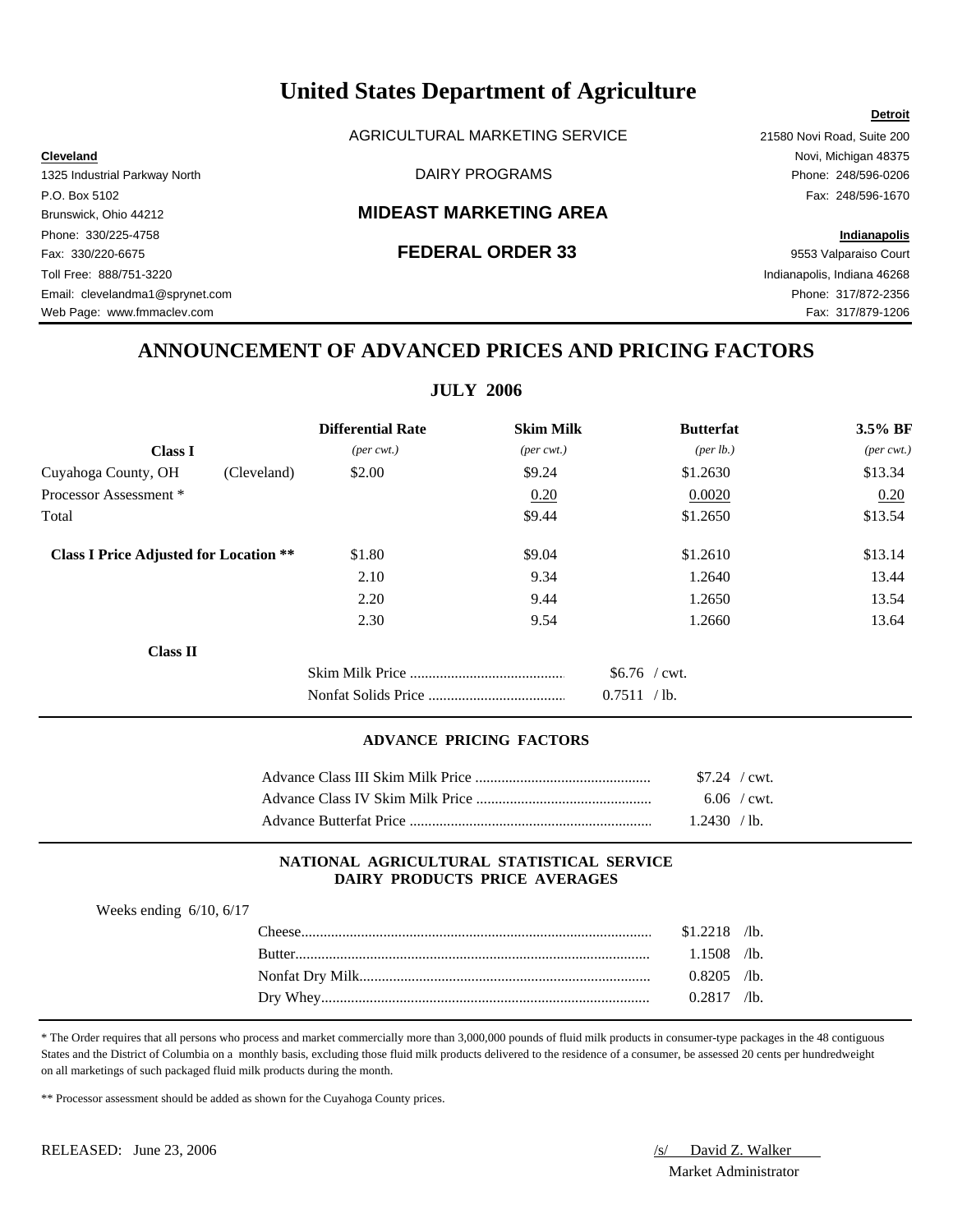AGRICULTURAL MARKETING SERVICE 21580 Novi Road, Suite 200

# Brunswick, Ohio 44212 **MIDEAST MARKETING AREA**

Fax: 330/220-6675 **FEDERAL ORDER 33** 9553 Valparaiso Court Toll Free: 888/751-3220 Indianapolis, Indiana 46268 Email: clevelandma1@sprynet.com Phone: 317/872-2356 Web Page: www.fmmaclev.com **Fax: 317/879-1206** 

**Cleveland** Novi, Michigan 48375 1325 Industrial Parkway North **Example 248/596-0206** DAIRY PROGRAMS **Phone: 248/596-0206** P.O. Box 5102 Fax: 248/596-1670

**Detroit**

# Phone: 330/225-4758 **Indianapolis**

# **ANNOUNCEMENT OF ADVANCED PRICES AND PRICING FACTORS**

# **AUGUST 2006**

|                                               |             | <b>Differential Rate</b>    | <b>Skim Milk</b>            | <b>Butterfat</b>                    | 3.5% BF                     |
|-----------------------------------------------|-------------|-----------------------------|-----------------------------|-------------------------------------|-----------------------------|
| <b>Class I</b>                                |             | $(\text{per} \text{ cwt.})$ | $(\text{per} \text{ cwt.})$ | (per lb.)                           | $(\text{per} \text{ cwt.})$ |
| Cuyahoga County, OH                           | (Cleveland) | \$2.00                      | \$8.96                      | \$1.2354                            | \$12.97                     |
| Processor Assessment *                        |             |                             | 0.20                        | 0.0020                              | 0.20                        |
| Total                                         |             |                             | \$9.16                      | \$1.2374                            | \$13.17                     |
| <b>Class I Price Adjusted for Location **</b> |             | \$1.80                      | \$8.76                      | \$1.2334                            | \$12.77                     |
|                                               |             | 2.10                        | 9.06                        | 1.2364                              | 13.07                       |
|                                               |             | 2.20                        | 9.16                        | 1.2374                              | 13.17                       |
|                                               |             | 2.30                        | 9.26                        | 1.2384                              | 13.27                       |
| <b>Class II</b>                               |             |                             |                             |                                     |                             |
|                                               |             |                             |                             | $$6.82$ / cwt.<br>0.7578<br>$/$ lb. |                             |

### **ADVANCE PRICING FACTORS**

| \$6.96 / cwt.  |  |
|----------------|--|
| $6.12$ / cwt.  |  |
| $1.2154$ / lb. |  |

### **NATIONAL AGRICULTURAL STATISTICAL SERVICE DAIRY PRODUCTS PRICE AVERAGES**

| Weeks ending $7/8$ , $7/15$ |               |                |  |
|-----------------------------|---------------|----------------|--|
|                             | `heese        | $$1.1858$ /lb. |  |
|                             | <b>Butter</b> | $1.1278$ /lb.  |  |
|                             |               | $0.8268$ /lb.  |  |
|                             |               | $0.2796$ /lb.  |  |

\* The Order requires that all persons who process and market commercially more than 3,000,000 pounds of fluid milk products in consumer-type packages in the 48 contiguous States and the District of Columbia on a monthly basis, excluding those fluid milk products delivered to the residence of a consumer, be assessed 20 cents per hundredweight on all marketings of such packaged fluid milk products during the month.

\*\* Processor assessment should be added as shown for the Cuyahoga County prices.

Weeks ending 7/8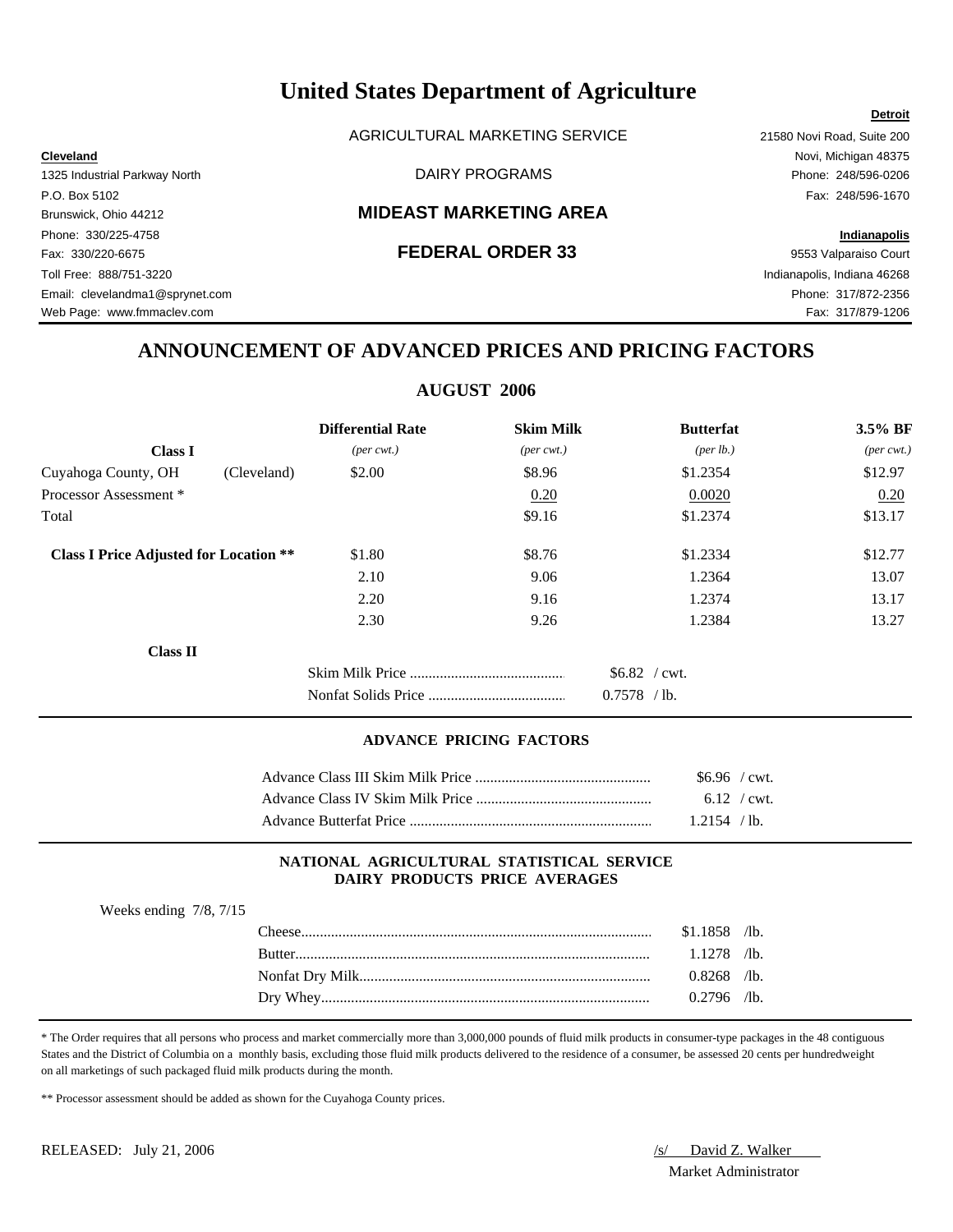AGRICULTURAL MARKETING SERVICE 21580 Novi Road, Suite 200

# Brunswick, Ohio 44212 **MIDEAST MARKETING AREA**

Fax: 330/220-6675 **FEDERAL ORDER 33** 9553 Valparaiso Court Toll Free: 888/751-3220 Indianapolis, Indiana 46268 Email: clevelandma1@sprynet.com Phone: 317/872-2356 Web Page: www.fmmaclev.com **Fax: 317/879-1206** 

**Cleveland** Novi, Michigan 48375 1325 Industrial Parkway North DAIRY PROGRAMS Phone: 248/596-0206 P.O. Box 5102 Fax: 248/596-1670

**Detroit**

# Phone: 330/225-4758 **Indianapolis**

# **ANNOUNCEMENT OF ADVANCED PRICES AND PRICING FACTORS**

# **SEPTEMBER 2006**

|                                               | <b>Differential Rate</b>    | <b>Skim Milk</b>            | <b>Butterfat</b>                    | $3.5\%$ BF                  |
|-----------------------------------------------|-----------------------------|-----------------------------|-------------------------------------|-----------------------------|
| <b>Class I</b>                                | $(\text{per} \text{ cwt.})$ | $(\text{per} \text{ cwt.})$ | (per lb.)                           | $(\text{per} \text{ cwt.})$ |
| Cuyahoga County, OH<br>(Cleveland)            | \$2.00                      | \$8.64                      | \$1.2903                            | \$12.85                     |
| Processor Assessment *                        |                             | 0.20                        | 0.0020                              | 0.20                        |
| Total                                         |                             | \$8.84                      | \$1.2923                            | \$13.05                     |
| <b>Class I Price Adjusted for Location **</b> | \$1.80                      | \$8.44                      | \$1.2883                            | \$12.65                     |
|                                               | 2.10                        | 8.74                        | 1.2913                              | 12.95                       |
|                                               | 2.20                        | 8.84                        | 1.2923                              | 13.05                       |
|                                               | 2.30                        | 8.94                        | 1.2933                              | 13.15                       |
| <b>Class II</b>                               |                             |                             |                                     |                             |
|                                               |                             |                             | $$6.99$ / cwt.<br>0.7767<br>$/$ lb. |                             |

### **ADVANCE PRICING FACTORS**

| $$6.64$ / cwt. |  |
|----------------|--|
| $6.29$ / cwt.  |  |
| $1.2703$ /lb.  |  |

### **NATIONAL AGRICULTURAL STATISTICAL SERVICE DAIRY PRODUCTS PRICE AVERAGES**

| Weeks ending $8/5$ , $8/12$ |        |                |               |
|-----------------------------|--------|----------------|---------------|
|                             | `heese | $$1.1633$ /lb. |               |
|                             | Rutter | $1.1736$ /lb.  |               |
|                             |        | $0.8463$ /lb.  |               |
|                             |        | .2925          | $\sqrt{1}$ b. |

\* The Order requires that all persons who process and market commercially more than 3,000,000 pounds of fluid milk products in consumer-type packages in the 48 contiguous States and the District of Columbia on a monthly basis, excluding those fluid milk products delivered to the residence of a consumer, be assessed 20 cents per hundredweight on all marketings of such packaged fluid milk products during the month.

\*\* Processor assessment should be added as shown for the Cuyahoga County prices.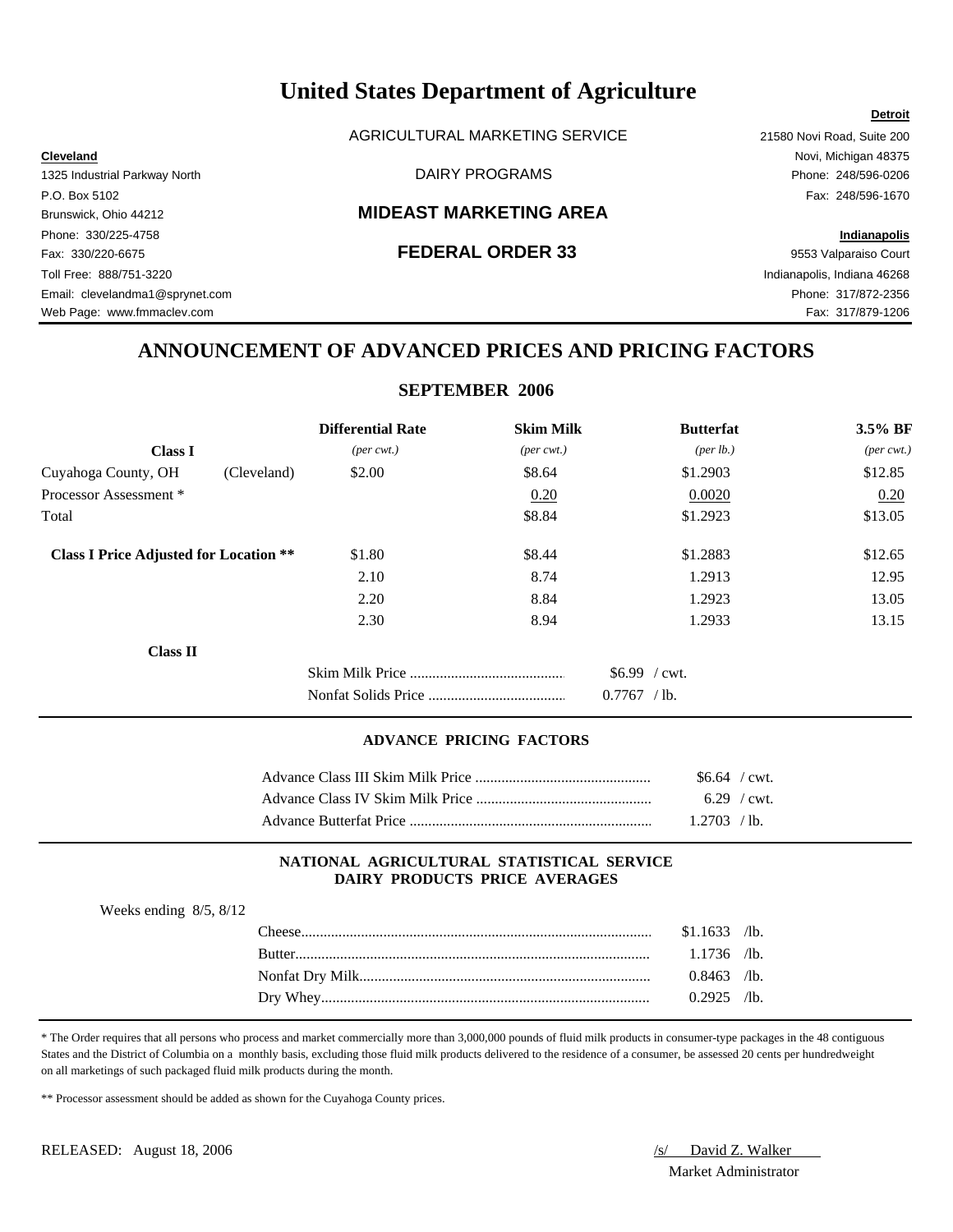AGRICULTURAL MARKETING SERVICE 21580 Novi Road, Suite 200

Brunswick, Ohio 44212 **MIDEAST MARKETING AREA**

Phone: 330/225-4758 **Indianapolis** Fax: 330/220-6675 **FEDERAL ORDER 33** 9553 Valparaiso Court Toll Free: 888/751-3220 Indianapolis, Indiana 46268 Email: clevelandma1@sprynet.com Phone: 317/872-2356 Web Page: www.fmmaclev.com **Fax: 317/879-1206** 

**Cleveland** Novi, Michigan 48375 1325 Industrial Parkway North **Example 248/596-0206** DAIRY PROGRAMS **Phone: 248/596-0206** P.O. Box 5102 Fax: 248/596-1670

**Detroit**

# **ANNOUNCEMENT OF ADVANCED PRICES AND PRICING FACTORS**

# **OCTOBER 2006**

|                                               |             | <b>Differential Rate</b>    | <b>Skim Milk</b>            | <b>Butterfat</b>                    | 3.5% BF                     |
|-----------------------------------------------|-------------|-----------------------------|-----------------------------|-------------------------------------|-----------------------------|
| <b>Class I</b>                                |             | $(\text{per} \text{ cwt.})$ | $(\text{per} \text{ cwt.})$ | (per lb.)                           | $(\text{per} \text{ cwt.})$ |
| Cuyahoga County, OH                           | (Cleveland) | \$2.00                      | \$9.72                      | \$1.4407                            | \$14.42                     |
| Processor Assessment *                        |             |                             | 0.20                        | 0.0020                              | 0.20                        |
| Total                                         |             |                             | \$9.92                      | \$1.4427                            | \$14.62                     |
| <b>Class I Price Adjusted for Location **</b> |             | \$1.80                      | \$9.52                      | \$1.4387                            | \$14.22                     |
|                                               |             | 2.10                        | 9.82                        | 1.4417                              | 14.52                       |
|                                               |             | 2.20                        | 9.92                        | 1.4427                              | 14.62                       |
|                                               |             | 2.30                        | 10.02                       | 1.4437                              | 14.72                       |
| Class II                                      |             |                             |                             |                                     |                             |
|                                               |             |                             |                             | $$7.06$ / cwt.<br>0.7844<br>$/$ lb. |                             |

# **ADVANCE PRICING FACTORS**

| $$7.72$ / cwt. |  |
|----------------|--|
| $6.36$ / cwt.  |  |
| $.4207$ /lb.   |  |

### **NATIONAL AGRICULTURAL STATISTICAL SERVICE DAIRY PRODUCTS PRICE AVERAGES**

| weeks ending $9/09$ , $9/16$ |  |  |
|------------------------------|--|--|
|                              |  |  |

 $W_1 = 1$   $9/99, 9/16$ 

| `heese           | \$1.3063 | $\mathcal{A}$ b. |
|------------------|----------|------------------|
| Rutter           | 2989     | $\sqrt{1}$       |
| Nonfat Dry Milk. | 0.8542   | $\sqrt{1}$       |
|                  | 0.3162   | $\sqrt{1}$ b.    |

\* The Order requires that all persons who process and market commercially more than 3,000,000 pounds of fluid milk products in consumer-type packages in the 48 contiguous States and the District of Columbia on a monthly basis, excluding those fluid milk products delivered to the residence of a consumer, be assessed 20 cents per hundredweight on all marketings of such packaged fluid milk products during the month.

\*\* Processor assessment should be added as shown for the Cuyahoga County prices.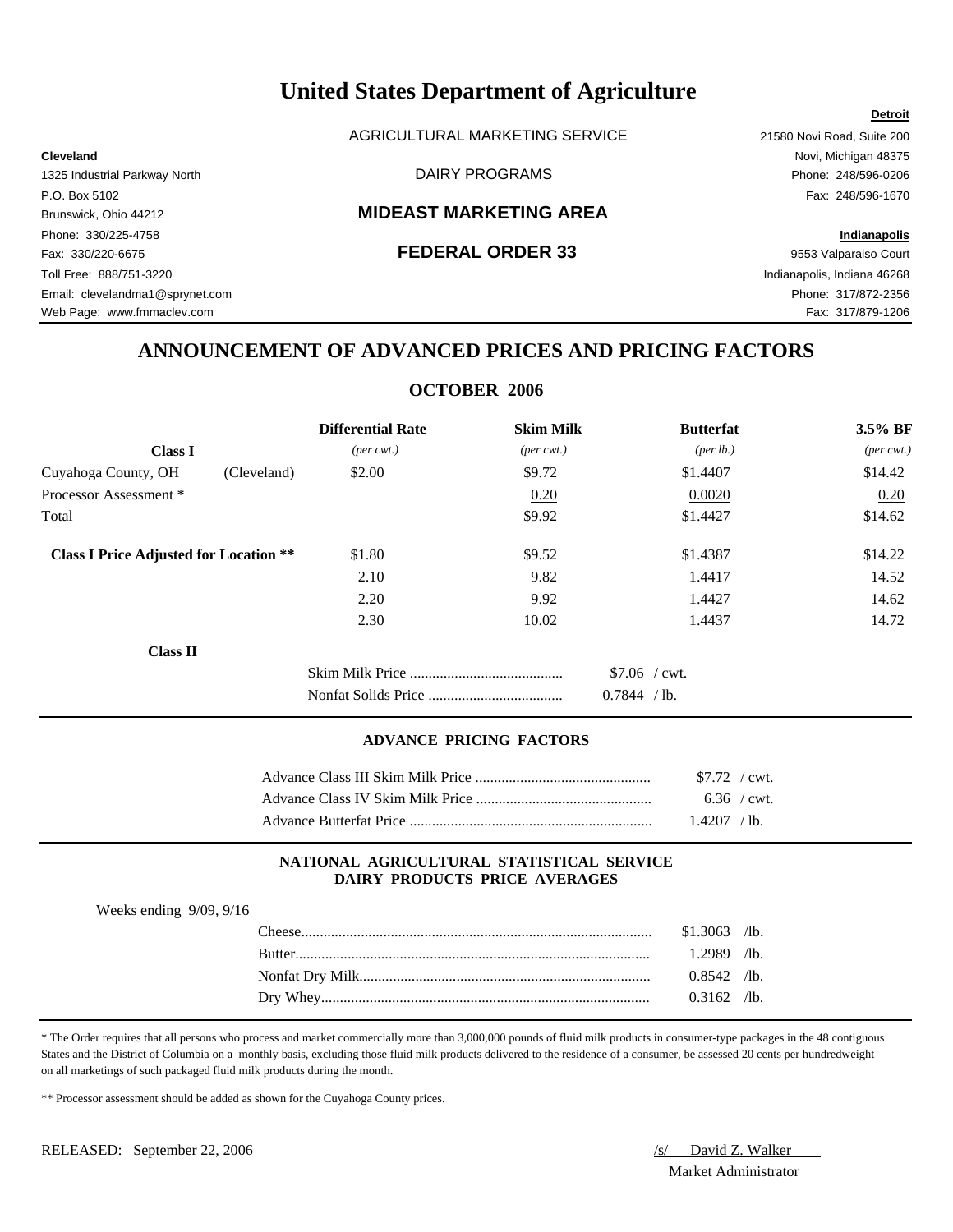AGRICULTURAL MARKETING SERVICE 21580 Novi Road, Suite 200

**Cleveland** Novi, Michigan 48375 1325 Industrial Parkway North **Example 248/596-0206** DAIRY PROGRAMS **Phone: 248/596-0206** 

### P.O. Box 5102 Fax: 248/596-1670 Brunswick, Ohio 44212 **MIDEAST MARKETING AREA**

Fax: 330/220-6675 **FEDERAL ORDER 33** 9553 Valparaiso Court Toll Free: 888/751-3220 Indianapolis, Indiana 46268 Email: clevelandma1@sprynet.com Phone: 317/872-2356 Web Page: www.fmmaclev.com **Fax: 317/879-1206** 

Phone: 330/225-4758 **Indianapolis**

**Detroit**

# **ANNOUNCEMENT OF ADVANCED PRICES AND PRICING FACTORS**

# **NOVEMBER 2006**

|                                               |             | <b>Differential Rate</b>    | <b>Skim Milk</b>            | <b>Butterfat</b>                   | 3.5% BF                     |
|-----------------------------------------------|-------------|-----------------------------|-----------------------------|------------------------------------|-----------------------------|
| <b>Class I</b>                                |             | $(\text{per} \text{ cwt.})$ | $(\text{per} \text{ cwt.})$ | (per lb.)                          | $(\text{per} \text{ cwt.})$ |
| Cuyahoga County, OH                           | (Cleveland) | \$2.00                      | \$9.77                      | \$1.4204                           | \$14.40                     |
| Processor Assessment *                        |             |                             | 0.20                        | 0.0020                             | 0.20                        |
| Total                                         |             |                             | \$9.97                      | \$1.4224                           | \$14.60                     |
| <b>Class I Price Adjusted for Location **</b> |             | \$1.80                      | \$9.57                      | \$1.4184                           | \$14.20                     |
|                                               |             | 2.10                        | 9.87                        | 1.4214                             | 14.50                       |
|                                               |             | 2.20                        | 9.97                        | 1.4224                             | 14.60                       |
|                                               |             | 2.30                        | 10.07                       | 1.4234                             | 14.70                       |
| Class II                                      |             |                             |                             |                                    |                             |
|                                               |             |                             |                             | \$7.37 / cwt.<br>0.8189<br>$/$ lb. |                             |

### **ADVANCE PRICING FACTORS**

| $$7.77$ / cwt. |  |
|----------------|--|
| $6.67$ / cwt.  |  |
| $1.4004$ / lb. |  |

### **NATIONAL AGRICULTURAL STATISTICAL SERVICE DAIRY PRODUCTS PRICE AVERAGES**

| Weeks ending $10/7$ , $10/14$ |  |
|-------------------------------|--|
|-------------------------------|--|

| `heese      | \$1.2846 | $\sqrt{1}b$ . |
|-------------|----------|---------------|
| Rutter      | .2820    | $\sqrt{1}$    |
|             | 0.8891   | $\sqrt{1}$    |
| Whey<br>Drv | 3500     | $\sqrt{1}$    |

\* The Order requires that all persons who process and market commercially more than 3,000,000 pounds of fluid milk products in consumer-type packages in the 48 contiguous States and the District of Columbia on a monthly basis, excluding those fluid milk products delivered to the residence of a consumer, be assessed 20 cents per hundredweight on all marketings of such packaged fluid milk products during the month.

\*\* Processor assessment should be added as shown for the Cuyahoga County prices.